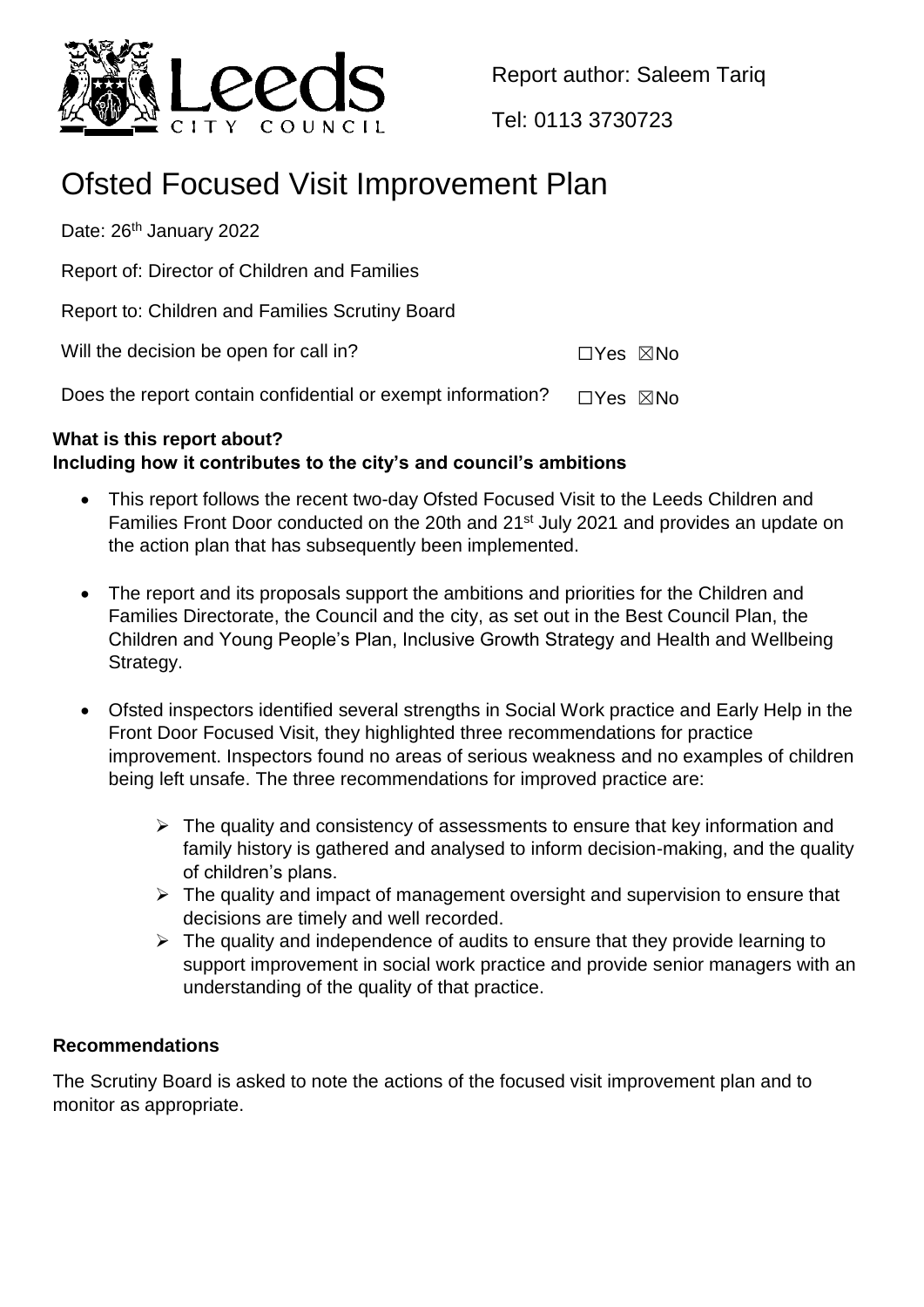# **Why is the proposal being put forward?**

- 1. Scrutiny was provided with an update by the Director of Children and Families on 15<sup>th</sup> September 2021 on the findings from the two-day Ofsted Focused Visit to Leeds Children and Families Front Door conducted on the 20th and 21st July 2021.
- 2. Scrutiny has requested verbal feedback on progress of the action plan at each Scrutiny Board. This report provides detailed information on the action plan.
- 3. Inspectors found no areas of serious weakness but highlighted three areas for improved practice which are addressed in the action plan:
	- A. The quality and consistency of assessments to ensure that key information and family history is gathered and analysed to inform decision-making, and the quality of children's plans.
	- B. The quality and impact of management oversight and supervision to ensure that decisions are timely and well recorded.
	- C. The quality and independence of audits to ensure that they provide learning to support improvement in social work practice and provide senior managers with an understanding of the quality of that practice.
- 4. In response to recommendation A- the consistency and quality of assessments. The training and development offer for social workers and social work managers has been reviewed and enhanced by a program of learning, focusing on assessment skills, report writing and decision making. In addition, a new action learning program has been developed for team managers to support consistency in audit, supervision, and planning. The program will be based on an action learning model and will include several sessions that will support ongoing learning and reflection. Furthermore, the principle social worker will be facilitating several practice forums for social workers to assist their development in key practice areas. In terms of an update from 13<sup>th</sup> December 2021, team manager action learning sets are in place and several sessions have been held particularly around decision making and analysis in assessment. In addition, we have commissioned Professor David Shemmings to undertake the following:
	- New ideas on decision-making for social work leaders and practitioners in child protection and family support – 3 sessions in Nov / Dec 2021
	- Producing Analytic Reports and Records 2 sessions in 2021
	- New Insights for Practitioners into Assessment and Decision-making 6 sessions Jan / Feb 2022
- 5. The Principal Social Worker has delivered three practice forums each month with a key practice area of focus for October, November, December, and further sessions planned for January and February in the interim. All sessions have and will continue to incorporate feedback from OFSTED, audits, national learning and sharing of good practice. The October forums were focused on assessments with November Forums focused on plans for children and December forums on supervision. January will be focused on statutory visits and February on the voice of children and families.
- 6. In response to recommendation B- the quality and impact of management oversight and supervision. A comprehensive training program of supervision is already in place. All team managers will receive an observation of their supervision by their line manager, feedback will support their learning needs moving forward. Training and development sessions focusing on the recording of reflective supervision for social work managers will take place in early 2022 over 5 separate sessions which are  $18<sup>th</sup>$  January,  $20<sup>th</sup>$  January,  $26<sup>th</sup>$  January,  $2<sup>nd</sup>$  February and 8<sup>th</sup> February – there are a total of 100 spaces for this training. The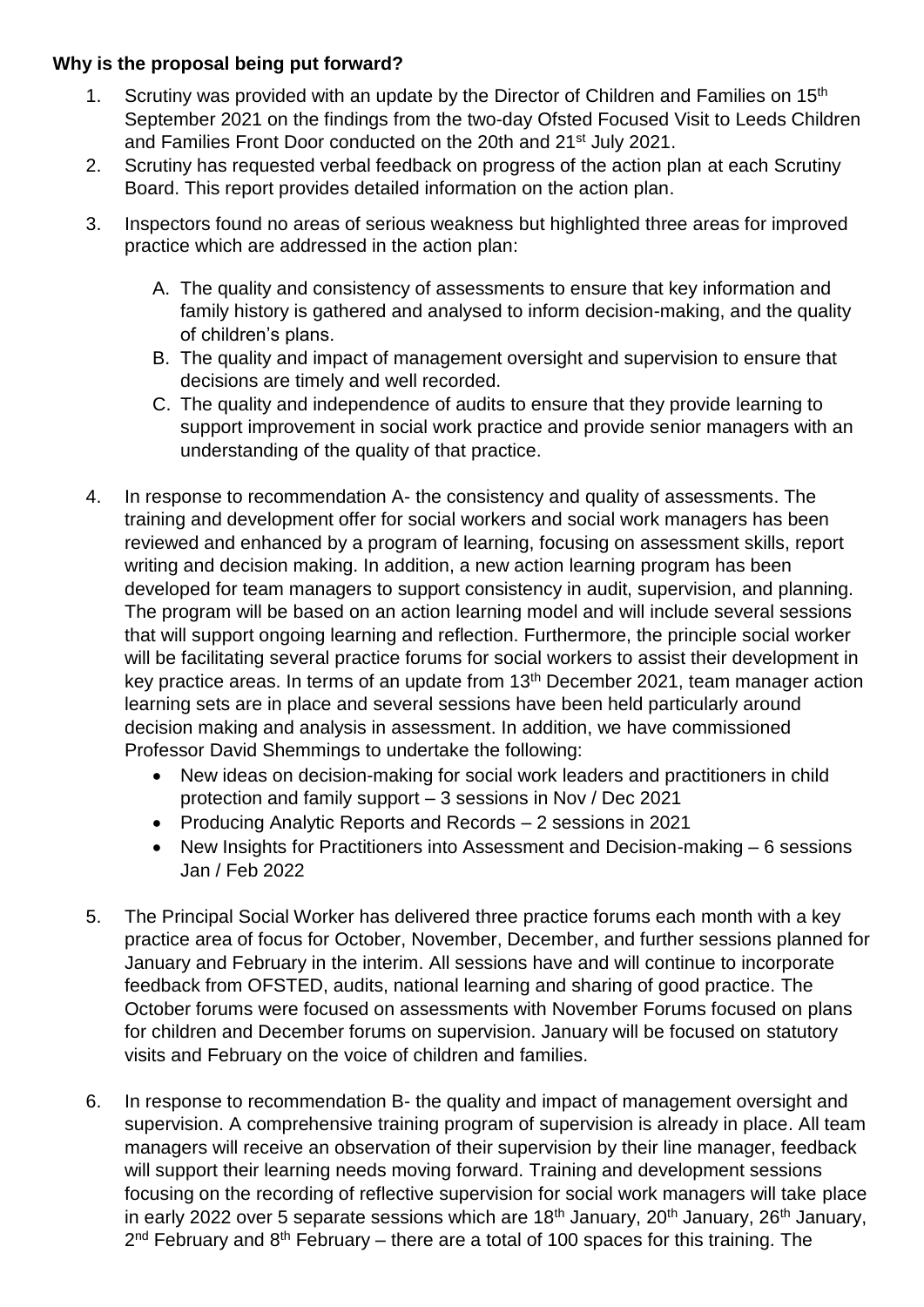supervision framework will be relaunched in March 2022 once all managers have attended the reflective supervision sessions.

- 7. An action plan has been established at Duty and Advice which ensures all contacts to the front door are reviewed if they do not have an outcome recorded within 24 hours. All decisions will be recorded immediately by team managers to evidence line of sight, rationale and decision making. Compliance with this requirement is monitored by the service delivery manager for Duty and Advice.
- 8. In response to recommendation C-the quality and independence of audits. The social care quality assurance framework has already been reviewed and actions have been taken to strengthen the cross auditing of work across teams and the moderation of audits. Both new processes begin in October 2021. In addition, a quarterly audit report has been developed which will provide senior managers with an understanding of the quality of practice across social care. Since the last scrutiny report in October 2021, the first quarterly quality assurance report has been written and shared with the social care senior leadership team. Three moderation panels have been set up per month, one for cluster social work teams, one for the child health and disability teams and one for the children looked after and care leaver teams. Each moderation panel aims to moderate three case files. Furthermore, additional moderation is being undertaken by an individual who has previously been a principle social worker in neighbouring Local Authorities. Learning from the moderation panels is shared in the quarterly QA report.
- 9. Whilst it was not a recommendation from Ofsted, the letter did note improvements needed to consistently secure multi-agency attendance at strategy discussions. The health economy in Leeds has facilitated a multi-agency workshop exploring solutions to this issue. Three strands have been agreed as part of this work; the health triage process (workshop has already taken place); convening strategy meetings; and agreeing a shared understanding across the partnership of "significant harm" and the timing and prioritisation of strategy meetings. The percentage of strategy discussions where all three partners have contributed has increased since July 2021 and the performance for September to November 2021 is 71%.
- 10. To monitor progress of impact and outcomes a rolling program of audit and moderation is underway. This includes monthly case file audits by team managers and service managers in addition to suite of thematic audits covering the following themes: assessment, supervision, strategy discussions, pre-birth assessments, and section 47 enquiries. The outcomes of these audits have provided reassurances to the leadership team on quality of practice. Learning points have been coordinated into an action plan to contribute to continuous practice development.
- 11. The impact of this learning is under constant review by Advanced Practitioners and managers at all levels, this will be supported by a specific piece of quality assurance work that will review a selection of case files alongside a qualitative appraisal which will include the findings from a survey of social workers and Team Managers. This will enable the service to understand how managers and practitioners have benefited from the practice forums and training sessions noted in this report and the impact of this on practice development at outcomes for children and families. A survey of the views of children and families will also take place.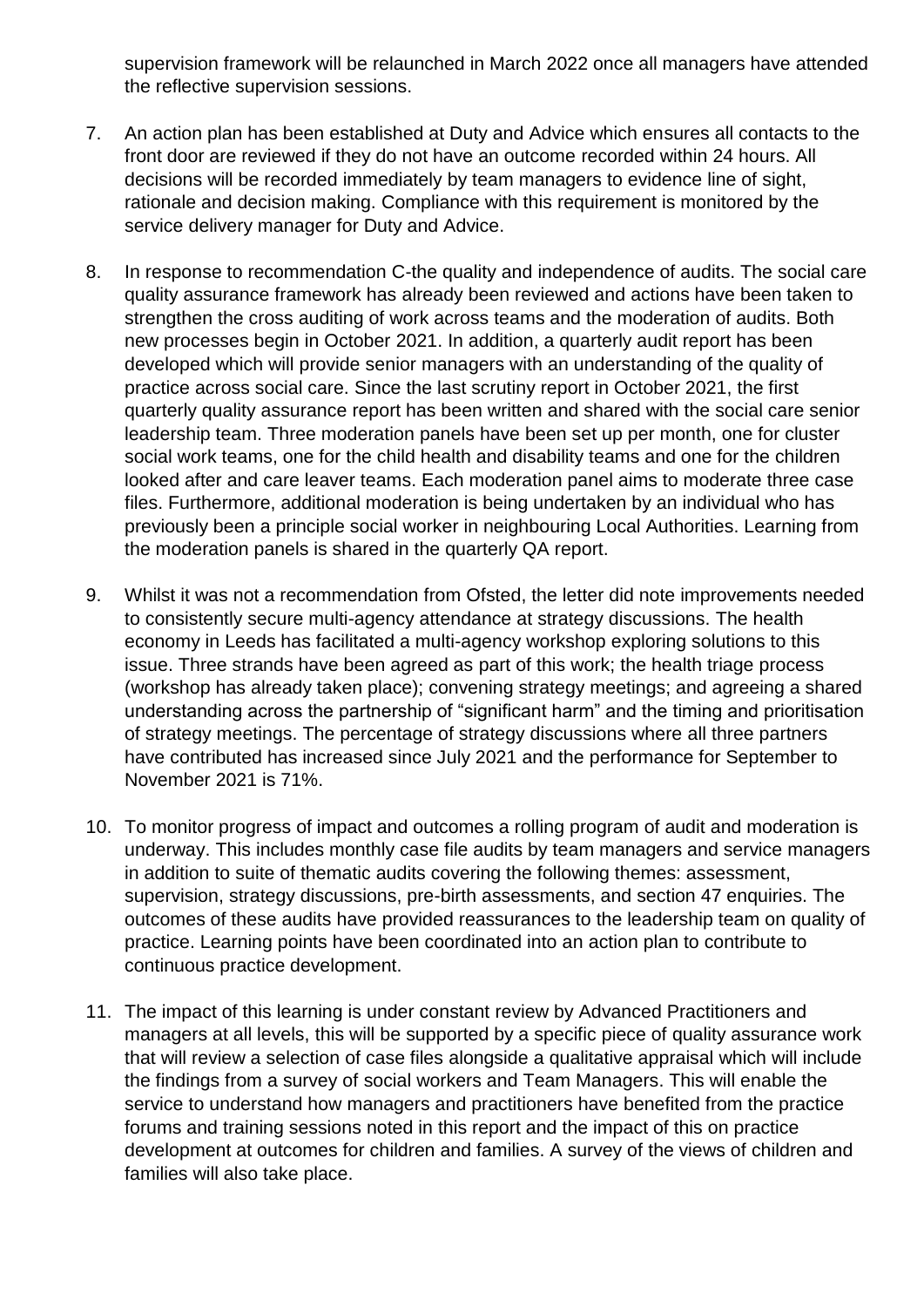12. Progress against the improvement plan will continue to be closely monitored by the social care senior leadership team. The Chief Officer for social work is leading a two weekly meeting to review the plan which is attended by relevant officers.

# 13. **What impact will this proposal have?**

| <b>Wards Affected:</b>            |      |     |
|-----------------------------------|------|-----|
| Have ward members been consulted? | ⊐Yes | ⊠No |

# **What consultation and engagement has taken place?**

- 14. The Children and Families directorate undertakes regular day to day consultation and more formal focused consultation and engagement activity with a range of children, young people and families.
- 15. The directorate has an active Voice and Influence team who facilitate and enable the voice of children and families to shape and influence service delivery and development.
- 16. The directorate has developed a 'Let's Talk' programme that has enabled families with lived experience of the directorate and its services to shape and influence services in the here and now and in planning for the future.

# **What are the resource implications?**

17. There are no resource implications, the Children and Families directorate will implement the Focused Visit Improvement Action Plan with its existing resource,

# **What are the legal implications?**

18. The Children and Families Social Work Service has a range of statutory functions, the Improvement Action Plan will ensure that legal duties and responsibilities are fulfilled through the delivery of consistent high-quality child and family led practice and services.

#### **What are the key risks and how are they being managed?**

19. The key risk is inconsistency in practice and service delivery that may result in poorer outcomes for children and families. The directorate has developed an Improvement Action Plan. Progress against the Improvement Action Plan will be closely monitored by the Children and Families Senior Leadership Team through its performance management and quality assurance framework and newly established Recovery Board.

#### **Does this proposal support the council's 3 Key Pillars?**

**⊠Inclusive Growth ■ ⊠Health and Wellbeing ■ ■ ⊠Climate Emergency** 

20. This report and its proposals support the ambitions and priorities for the Children and Families Directorate, the Council and the city as a whole as set out in the Best Council Plan, the Children and Young People's Plan, Inclusive Growth Strategy, Health and Wellbeing Strategy, Climate Emergency and 'Thrive' Poverty Strategy.